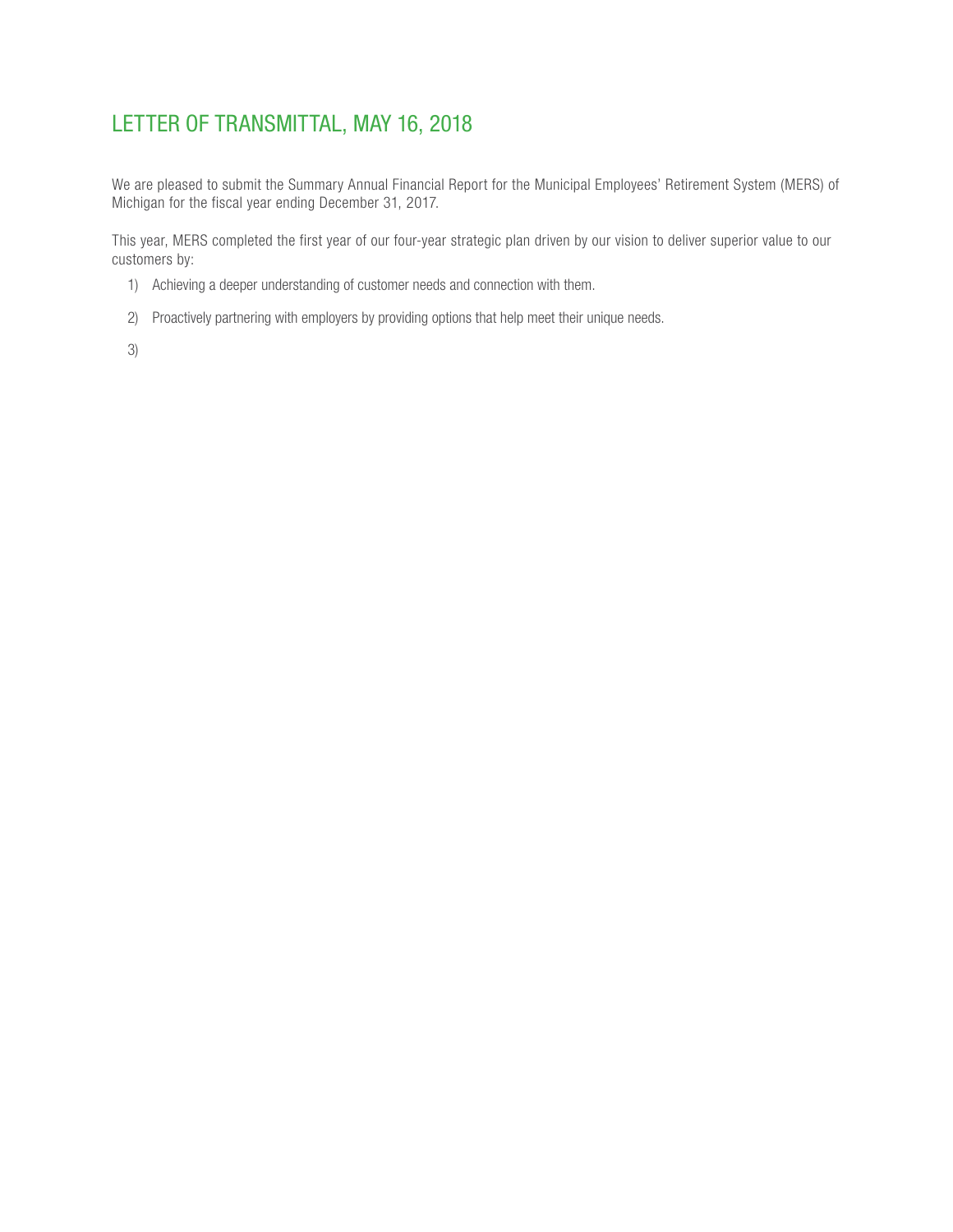growth was net revenue of \$2.3 billion (\$1.4 billion from investment returns). Strong cost control measures helped MERS hold its administrative costs to \$19.2 million, consistent with last year, and within comparable costs all the way back to its 2009 spending level. Lower administrative costs also have a positive impact on all our plans.

As an indicator of how municipalities are more aggressively addressing their other post-employment benefit (OPEB) obligations, MERS experienced its most significant growth in the Health Care Savings Program and Retiree Health Funding Vehicle, where net plan assets grew by 25% and 20% respectively. The total asset increase for these two programs for 2017 is over \$187 million.

We continue to partner with all municipalities in helping them set fiscal goals and discussing options to find the programs and provisions that best fit each municipality's unique needs. There are 730 municipalities within MERS Defined Benefit and Hybrid Plans, which encompasses 2,723 divisions with unique benefit designs. Overall, 29% of municipalities have one or more divisions where new hires have either a hybrid plan or a lower tier defined benefit. About 24% of municipalities have one or more divisions where new hires have a defined contribution plan. There were also 176 divisions that increased cost sharing to their employees. In 2017, almost half of our employers made voluntary contributions to their plan, contributing an additional \$149 million to help increase funding levels. These efforts helped strengthen the financial condition of all these plans. In addition, new municipalities joining the MERS system brought in an extra \$48 million.

Respectfully submitted,



*Chris DeRose* Chief Executive Officer



*Leon E. Hank, CPA* Chief Financial Officer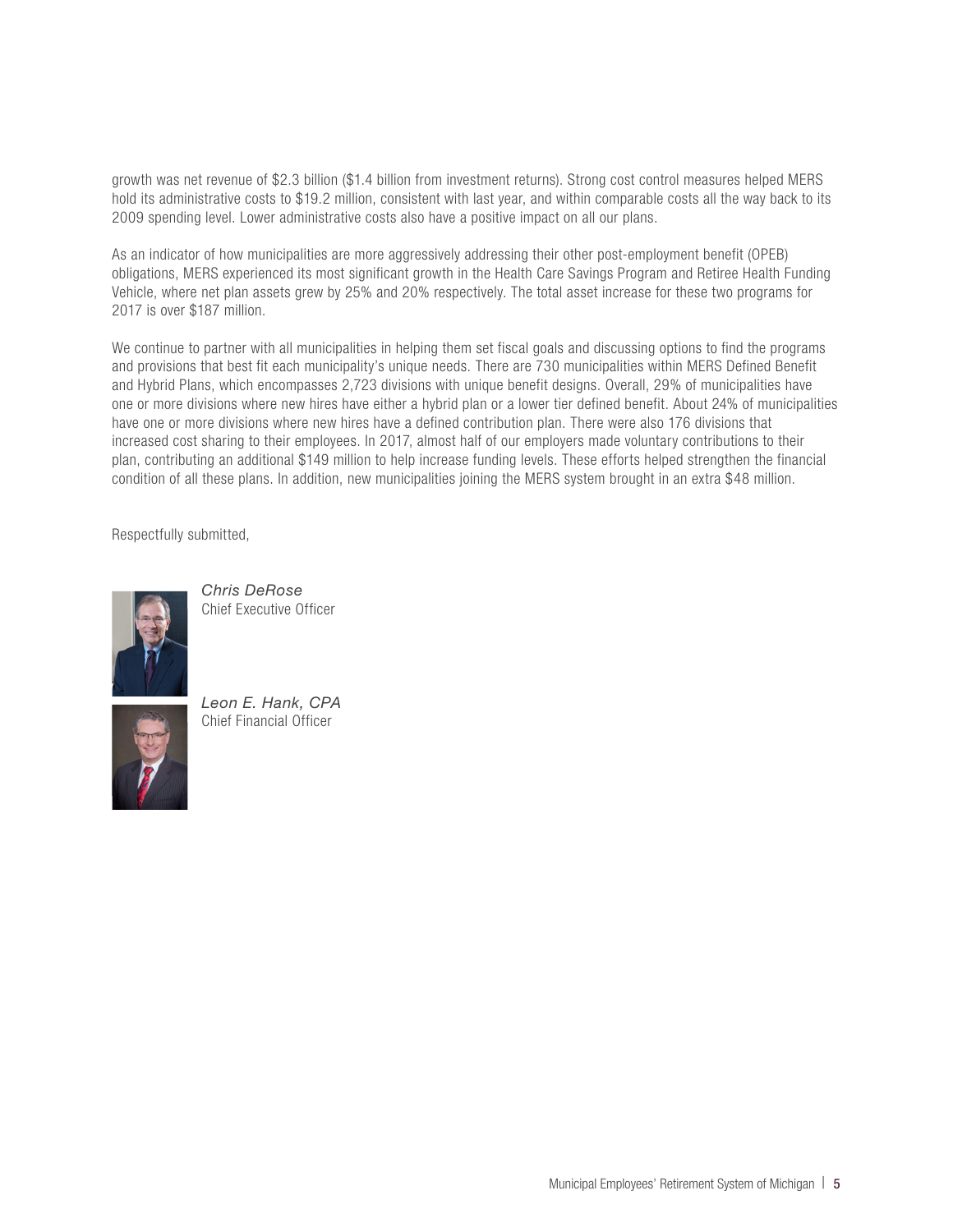## FINANCIAL HIGHLIGHTS

### The following financial highlights occurred during the year ended December 31, 2017:

- Total fiduciary net position for the Defined Benefit Plan, Defined Contribution Plan, Health Care Savings Program, Retiree Health Funding Vehicle, 457 Program, and Investment Services Program increased by 13%, primarily due to investment gains for the year. MERS finished the year with \$11.4 billion in net fiduciary position, the highest level in our history.
- Defined Benefit investment returns saw a gain of 13.2% net of investment expenses for the year. The 30-year return was 8.51%, which is above the long-term target of MERS expected investment rate of return of 7.75%.
- Contribution revenue increased by 1% from \$851 million in 2016 to \$858 million in 2017. This increase was largely due to an increase in employer contributions compared to the previous year.
- Total annual benefits, transfers, and withdrawals decreased by \$104 million for a total of \$909 million. This decrease was due to a withdrawal in 2016 of \$108 million for a Defined Benefit employer who privatized and terminated its plan with MERS.

|                                                                                                                     | <b>Year Ended</b><br>December 31,<br>2017 | <b>Year Ended</b><br>December 31,<br>2016 | Increase<br>(Decrease)<br>Amount | Increase<br>(Decrease)<br>Percent |
|---------------------------------------------------------------------------------------------------------------------|-------------------------------------------|-------------------------------------------|----------------------------------|-----------------------------------|
| Assets                                                                                                              |                                           |                                           |                                  |                                   |
| Cash and Short-Term Investments                                                                                     | \$12,766                                  | \$131,920                                 | \$(119, 154)                     | $-90%$                            |
| Receivables                                                                                                         | 367,227                                   | 214,316                                   | 152,911                          | 71%                               |
| Interfund Receivables                                                                                               | 136                                       | 81                                        | 55                               | 68%                               |
| Loans                                                                                                               | 5,774                                     | 5,063                                     | 711                              | 14%                               |
| Investments, at fair value                                                                                          | 11,315,059                                | 9,863,926                                 | 1,451,133                        | 15%                               |
| <b>Invested Securities Lending Collateral</b>                                                                       | 528,514                                   | 750,384                                   | (221, 870)                       | $-30%$                            |
| Other Assets/Prepaids                                                                                               | 695                                       | 651                                       | 44                               | 7%                                |
| Net Capital Assets                                                                                                  | 15,913                                    | 15,126                                    | 787                              | 5%                                |
| <b>Total Assets</b>                                                                                                 | 12,246,084                                | 10,981,467                                | 1,264,617                        | 12%                               |
| <b>Deferred Outflow of Resources</b>                                                                                |                                           |                                           |                                  |                                   |
| Outflows Related to Pension                                                                                         | 4,288                                     | 5,130                                     | (842)                            | 100%                              |
| Liabilities                                                                                                         |                                           |                                           |                                  |                                   |
| Purchase of Investments                                                                                             | 324,919                                   | 171,383                                   | 153,536                          | 90%                               |
| Securities Lending Collateral                                                                                       | 528,610                                   | 750,429                                   | (221, 819)                       | $-30%$                            |
| Administrative/Investment Costs/Reserves                                                                            | 8,633                                     | 10,762                                    | (2, 129)                         | $-20%$                            |
| Interfund Payables                                                                                                  | 136                                       | 81                                        | 55                               | 68%                               |
| <b>Total Liabilities</b>                                                                                            | 862,298                                   | 932,655                                   | (70, 357)                        | $-8%$                             |
|                                                                                                                     |                                           |                                           |                                  |                                   |
| <b>Net Position Restricted for Pension</b><br>and Health Benefits and Investment<br><b>Accounts Held for Others</b> | \$11,388,074                              | \$10,053,942                              | \$1,334,132                      | 13%                               |

#### **Comparison Statement of Fiduciary Net Position (Dollars in Thousands)**

*The Statement of Fiduciary Net Position summarizes what MERS owns and what it owes as of the end of the fiscal year.*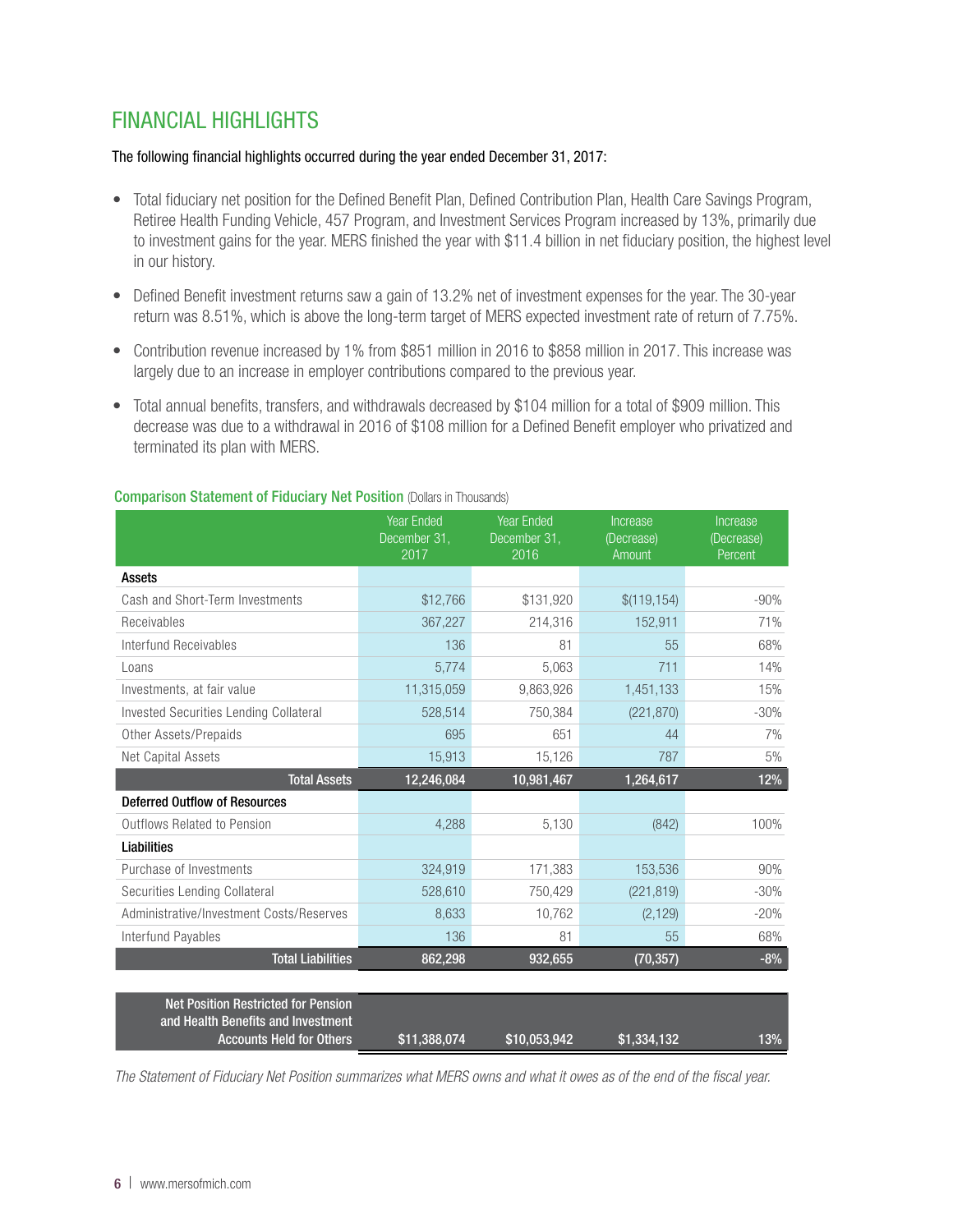- Administrative expenses remained level at \$19 million while MERS grew significantly and brought in 202 new municipal programs. MERS has continued to keep costs down through the growth of our pool and strong ongoing budgeting and cost-control measures.
- Investment expenses totaled \$14 million, a decrease from the previous year. Most of these expenses are related to investment manager fees. The decrease in investment manager expense was partly due to bringing in additional assets to be managed in-house by MERS Office of Investments at a lower cost.
- MERS' most recent actuarial valuation, dated December 31, 2016, showed 401 of MERS' 720 Defined Benefit municipalities are funded 70% or better, with 66 municipalities over 100% funded.
- The difference between MERS' actuarial and fair value assets declined from last year, as the actuarial calculation for 2017 is 101% of the fair value of assets as calculated by the actuaries (the ratio was 108% as of December 31, 2016). Total Defined Benefit Plan actuarial assets and fair value of assets were valued at \$9,545,649,179 billion and \$9,438,790,673 billion respectively at December 31, 2017.

|                                                                                                           | <b>Year Ended</b><br>December 31,<br>2017 | <b>Year Ended</b><br>December 31,<br>2016 | Increase<br>(Decrease)<br>Amount | Increase<br>(Decrease)<br>Percent |
|-----------------------------------------------------------------------------------------------------------|-------------------------------------------|-------------------------------------------|----------------------------------|-----------------------------------|
| <b>Additions</b>                                                                                          |                                           |                                           |                                  |                                   |
| Contributions                                                                                             | \$858,228                                 | \$851,270                                 | \$6,958                          | $1\%$                             |
| Investment Net Income (Loss) Investing Activities                                                         | 1,404,789                                 | 1,000,473                                 | 404,316                          | 40%                               |
| Investment Net Income-Securities Lending                                                                  | 3,663                                     | 5,073                                     | (1, 410)                         | $-28%$                            |
| Miscellaneous Income                                                                                      | 55                                        | 101                                       | (46)                             | $-46%$                            |
| <b>Total Additions</b>                                                                                    | 2,266,735                                 | 1,856,917                                 | 409,818                          | 22%                               |
| <b>Deductions</b>                                                                                         |                                           |                                           |                                  |                                   |
| Benefits/Transfers and Withdrawals                                                                        | 909,116                                   | 1,013,016                                 | (103,900)                        | $-10%$                            |
| Forfeitures, Miscellaneous                                                                                | 15                                        |                                           | 15                               | 100%                              |
| Special Litigation Expense                                                                                | 4,250                                     |                                           | 4,250                            | 100%                              |
| Administrative Expense                                                                                    | 19,222                                    | 19,143                                    | 79                               | $0\%$                             |
| <b>Total Distributions</b>                                                                                | 932,603                                   | 1,032,159                                 | (99, 556)                        | $-10%$                            |
|                                                                                                           |                                           |                                           |                                  |                                   |
| <b>Net Increase/Decrease</b>                                                                              | 1,334,132                                 | 824,758                                   | 509,374                          | 62%                               |
| Net Position-Restricted for Pension and Health<br><b>Benefits and Investment Accounts Held for Others</b> |                                           |                                           |                                  |                                   |
| Balance Beginning of Year                                                                                 | 10,053,942                                | 9,229,184                                 | 824,758                          | 9%                                |
| <b>Balance End of Year</b>                                                                                | \$11,388,074                              | \$10,053,942                              | \$1,334,132                      | 13%                               |

#### Comparison Statement of Changes in Fiduciary Net Position (Dollars in Thousands)

*The Statement of Changes in Fiduciary Net position summarizes the flow of money in and out of the fund throughout the fiscal year. The primary uses of MERS assets are the payments of benefits to participants and their beneficiaries, refunds to terminated participants, and the cost of administering the system.*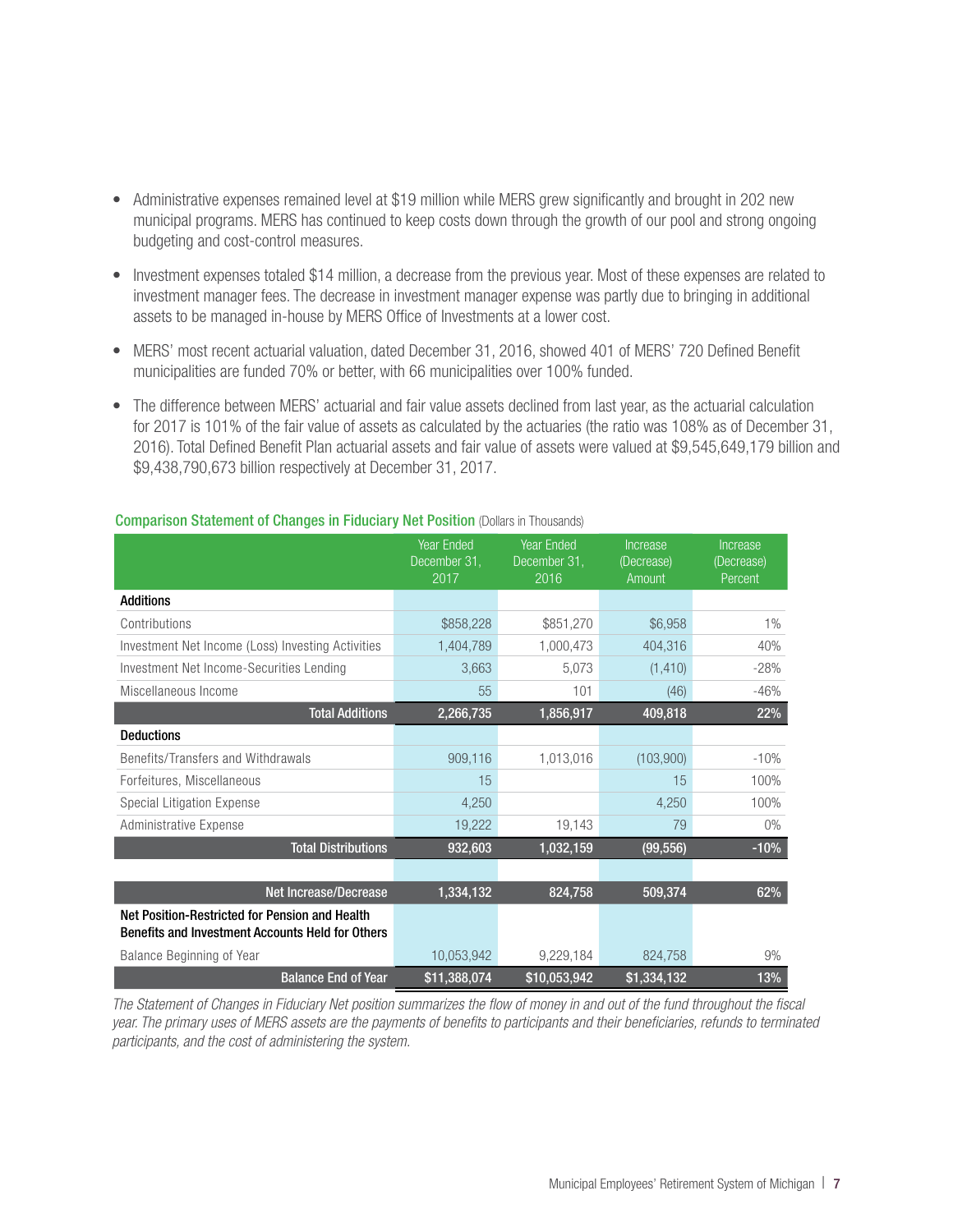## INVESTMENT OBJECTIVES AND ACTIVITY

In conformity with PERSIA, the primary goal of MERS' investment program is to grow assets at a rate which, when coupled with employer and employee contributions, satisfies promised benefits to MERS members. To achieve this objective, the Investment Committee allocates MERS' assets with a strategic, long-term perspective and a high degree of prudence to reduce risk by:

- Exceeding the actuarial investment assumption on a long-term basis, which is currently 7.75% annually;
- Maintaining adequate liquidity to pay promised benefits;
- Adopting a strategic asset allocation plan that reflects current and future liabilities, minimizes volatility, and maximizes the long-term total rate of return;
- Minimizing the costs associated with the implementation of the asset allocation through the efficient use of internal and external resources;
- Maintaining above median peer rankings for the 10-year time period; and
- Exceeding the return of the Fund's Policy Benchmark. The Policy Benchmark currently consists of 45% Russell 3000, 25% Bloomberg Barclays Global Aggregate Bond Index, 20% MSCI ACWI IMIex-US, and 10% Bloomberg Barclays Global Aggregate ex US.



### Performance Versus Custom Benchmarks as of December 31, 2017 (gross of fees)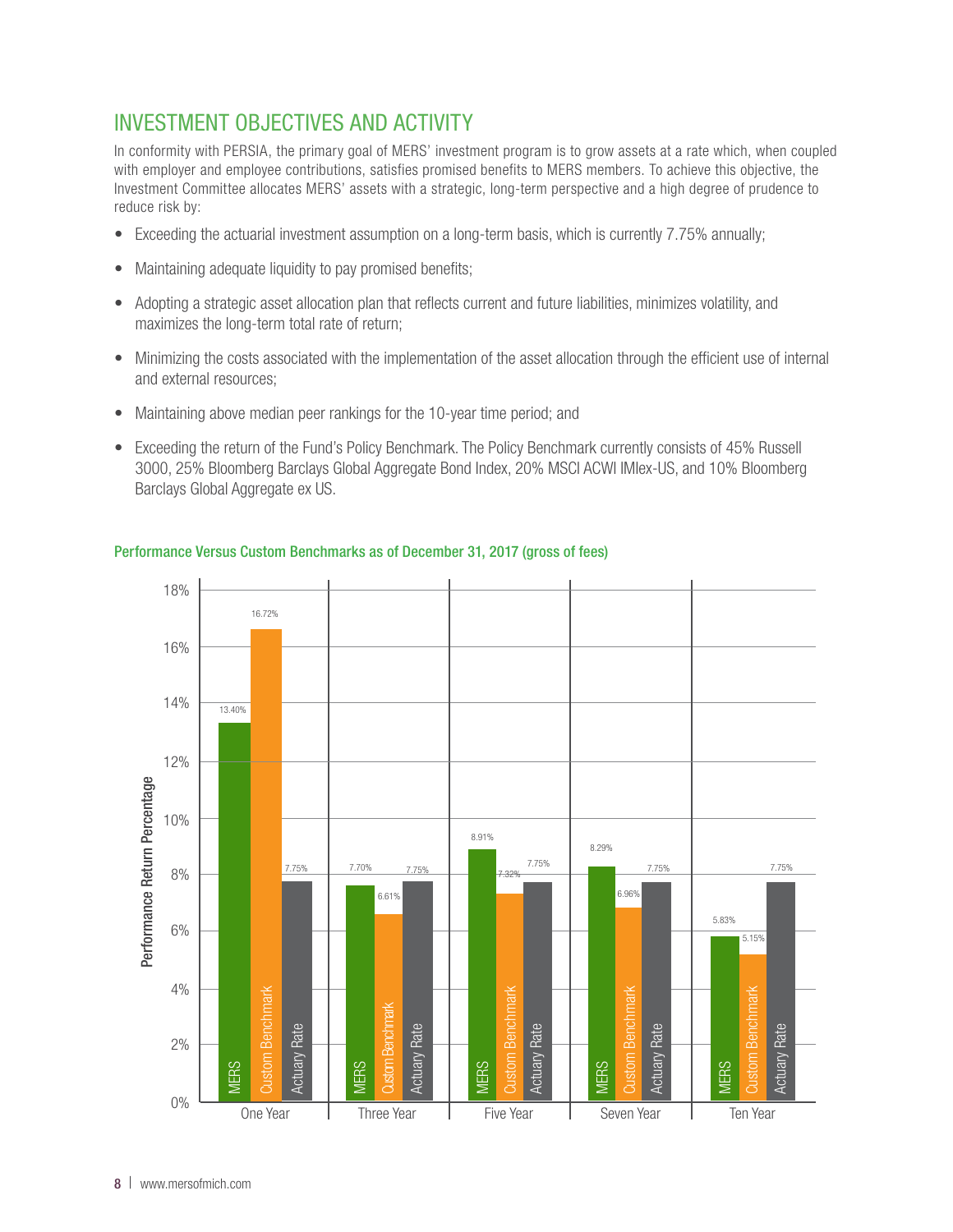## MERS INVESTMENT HIGHLIGHTS

- MERS Defined Benefit Portfolio returned 13.40% gross of fees for the year, underperforming its policy benchmark by 3.33%. The 5-year return of 8.91% outperformed the policy benchmark by 1.59% on an annualized basis.
- The Office of Investments completed the implementation of the asset allocation changes set forth in the 2016 Asset Allocation Study to meet goals for long-range investment growth and stability.
- The target asset allocation breakdown is shown below:

| Global Equity           | 55.5% |
|-------------------------|-------|
| Global Fixed Income     | 18.5% |
| Real Assets             | 13.5% |
| Diversifying Strategies | 12.5% |

• At the broad asset class level, absolute returns gross of investment fees for the year were as follows:

| <b>Global Equity</b>    | 20.39% |
|-------------------------|--------|
| Global Fixed Income     | 4.73%  |
| Real Assets             | 1.74%  |
| Diversifying Strategies | 9.10%  |



#### Current Asset Allocation versus Target Allocation as of December 31, 2017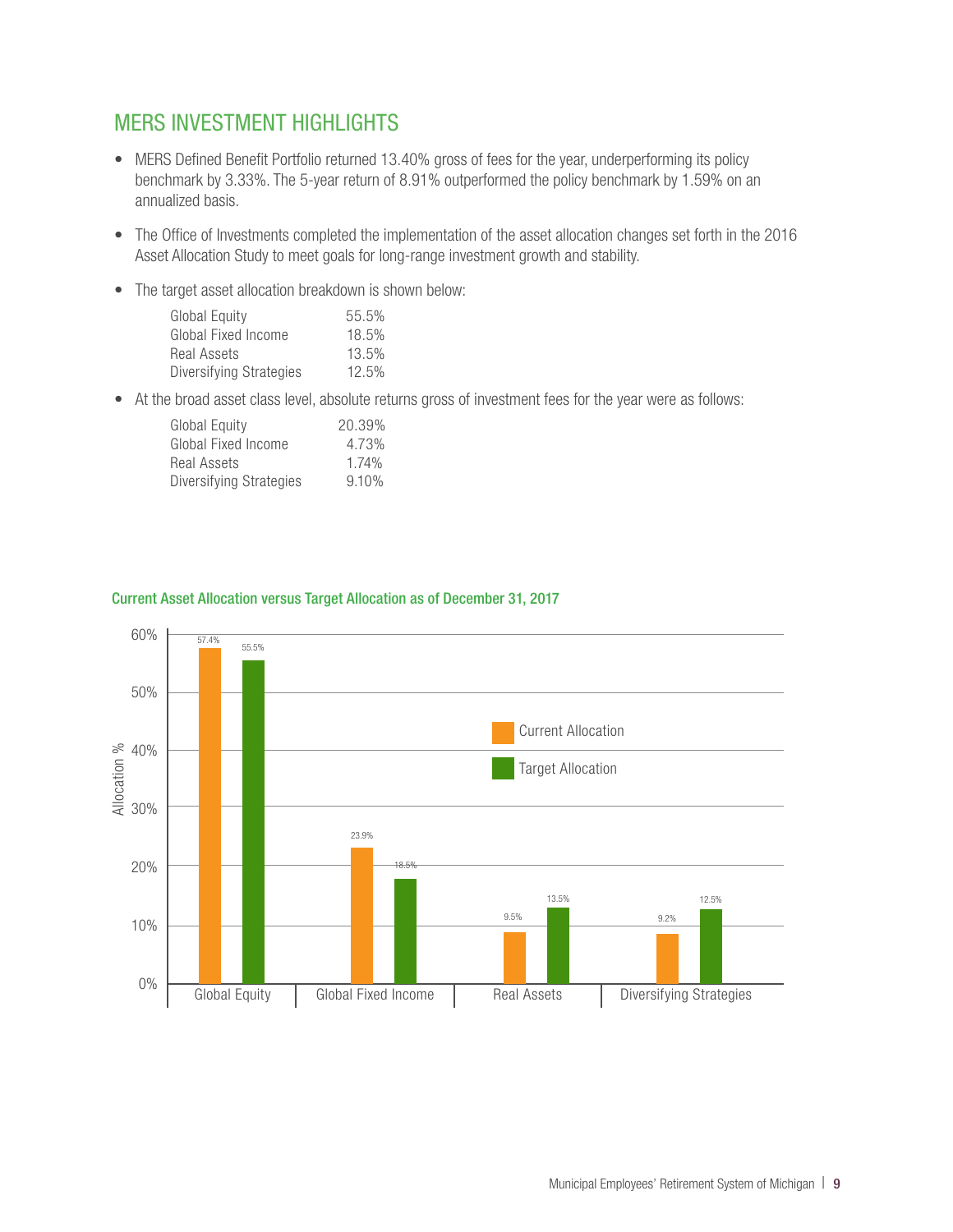# A TRACK RECORD OF SUCCESS

As retirement plans operate over long-term time horizons, it's important to focus on long-term rates rather than any single year. The investment return assumption of 7.75% is projected over the lifetime of the participants covered in the plan, typically more than 30 years. For municipalities that wish to project a more conservative approach, MERS provides tools to do so within our annual valuation reports.



### Year-by-Year Returns (35 years: 1983-2017)

| Year                                                              | <b>Rate of Return</b> |  | Year | <b>Rate of Return</b> |  | Year | <b>Rate of Return</b> |
|-------------------------------------------------------------------|-----------------------|--|------|-----------------------|--|------|-----------------------|
| 2017                                                              | 13.40%                |  | 2005 | 6.78%                 |  | 1993 | 9.67%                 |
| 2016                                                              | 11.10                 |  | 2004 | 14.90                 |  | 1992 | 8.05                  |
| 2015                                                              | $-0.85$               |  | 2003 | 24.72                 |  | 1991 | 22.14                 |
| 2014                                                              | 6.68                  |  | 2002 | $-8.34$               |  | 1990 | 2.94                  |
| 2013                                                              | 15.00                 |  | 2001 | $-1.91$               |  | 1989 | 19.10                 |
| 2012                                                              | 11.39                 |  | 2000 | $-2.76$               |  | 1988 | 11.20                 |
| 2011                                                              | 2.30                  |  | 1999 | 17.01                 |  | 1987 | 5.51                  |
| 2010                                                              | 14.43                 |  | 1998 | 14.20                 |  | 1986 | 13.55                 |
| 2009                                                              | 17.31                 |  | 1997 | 14.43                 |  | 1985 | 24.33                 |
| 2008                                                              | $-24.79$              |  | 1996 | 12.68                 |  | 1984 | 9.33                  |
| 2007                                                              | 8.58                  |  | 1995 | 23.95                 |  | 1983 | 10.64                 |
| 2006                                                              | 13.61                 |  | 1994 | 0.52                  |  |      |                       |
| Annualized 35-year rate of return for MERS Defined Benefit: 9.26% |                       |  |      |                       |  |      |                       |

Performance numbers on this page are gross of fees.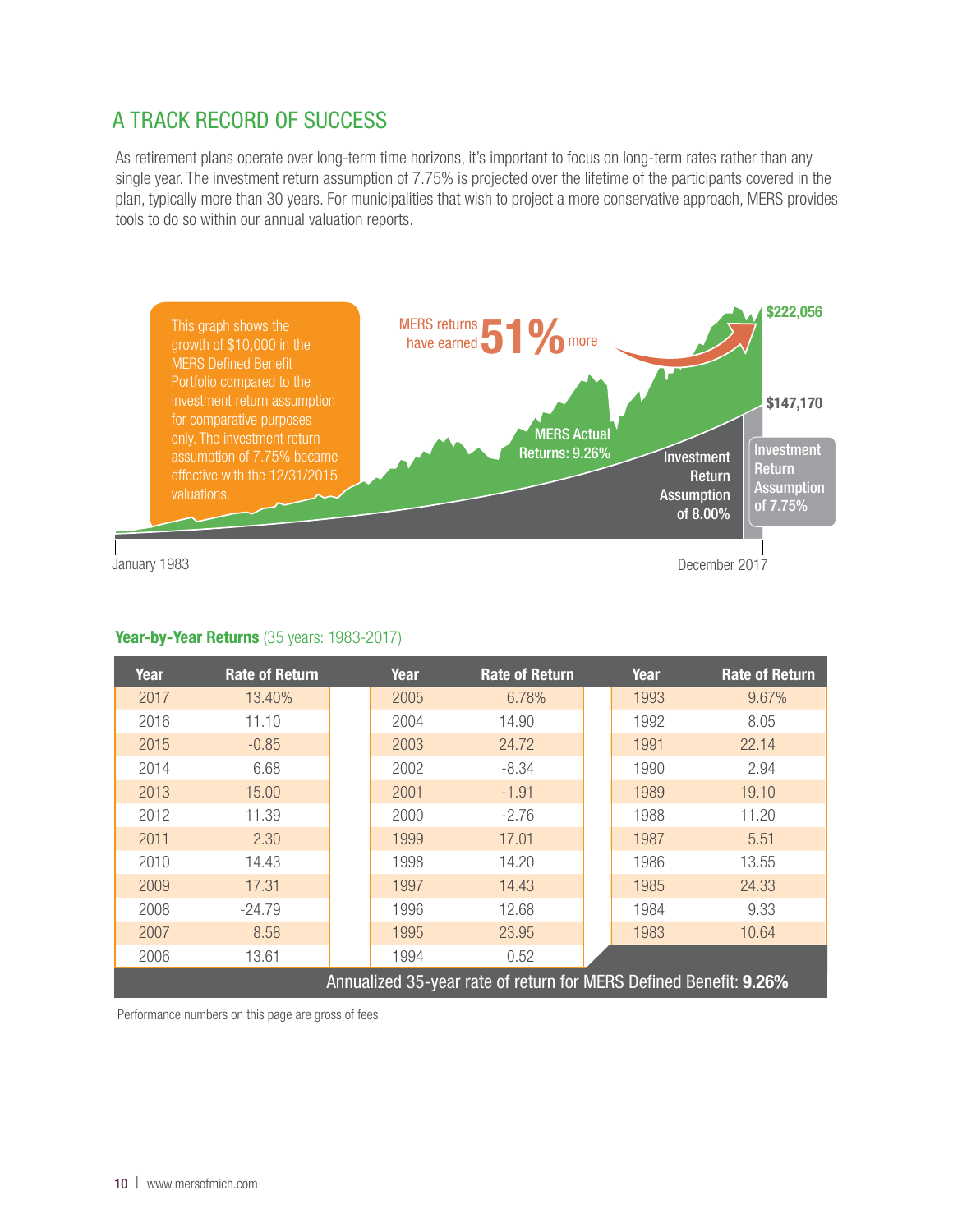#### MERS Participating Municipalities as of December 31, 2017



#### MERS Participants as of December 31, 2017

|                           | <b>Defined</b><br><b>Benefit</b> | Defined<br>Contribution | <b>Hybrid</b> | <b>Health Care</b><br>Savings Program | 457       |
|---------------------------|----------------------------------|-------------------------|---------------|---------------------------------------|-----------|
| Active                    | 31,987                           | 12,093                  | 2,784         | 14,924                                | 3,302     |
| Deferred                  | 9,056                            | <b>NA</b>               | 194           | <b>NA</b>                             | <b>NA</b> |
| Retired                   | 39,782                           | <b>NA</b>               | 70            | <b>NA</b>                             | <b>NA</b> |
| Contributions not Vested  | 11,965                           | <b>NA</b>               | 7             | <b>NA</b>                             | <b>NA</b> |
| Terminated                | <b>NA</b>                        | 4,726                   | <b>NA</b>     | 5,226                                 | 438       |
| Product Totals            | 92,790                           | 16,819                  | 3,055         | 20,150                                | 3,740     |
| Total MERS Accounts*      |                                  |                         |               |                                       | 136,554   |
| Total MERS Participants** |                                  |                         |               |                                       | 113.401   |

*\* Total MERS Accounts represents the total number of accounts within MERS; individuals may be represented multiple times across categories.* 

*\*\* Total MERS Participants represents the number of unique individuals that have a liability in a program. At least one of the individual's employments fell into the following categories: Active Status, Retired Status, Terminated Status Defined Benefit vested, Terminated Status Defined Benefit not vested but has a contribution balance, Terminated Status Hybrid vested, Terminated Status Hybrid not vested but has a contribution balance, Terminated Status Defined Contribution with a contribution balance, or Terminated Status Health Care Savings Program with a contribution balance.*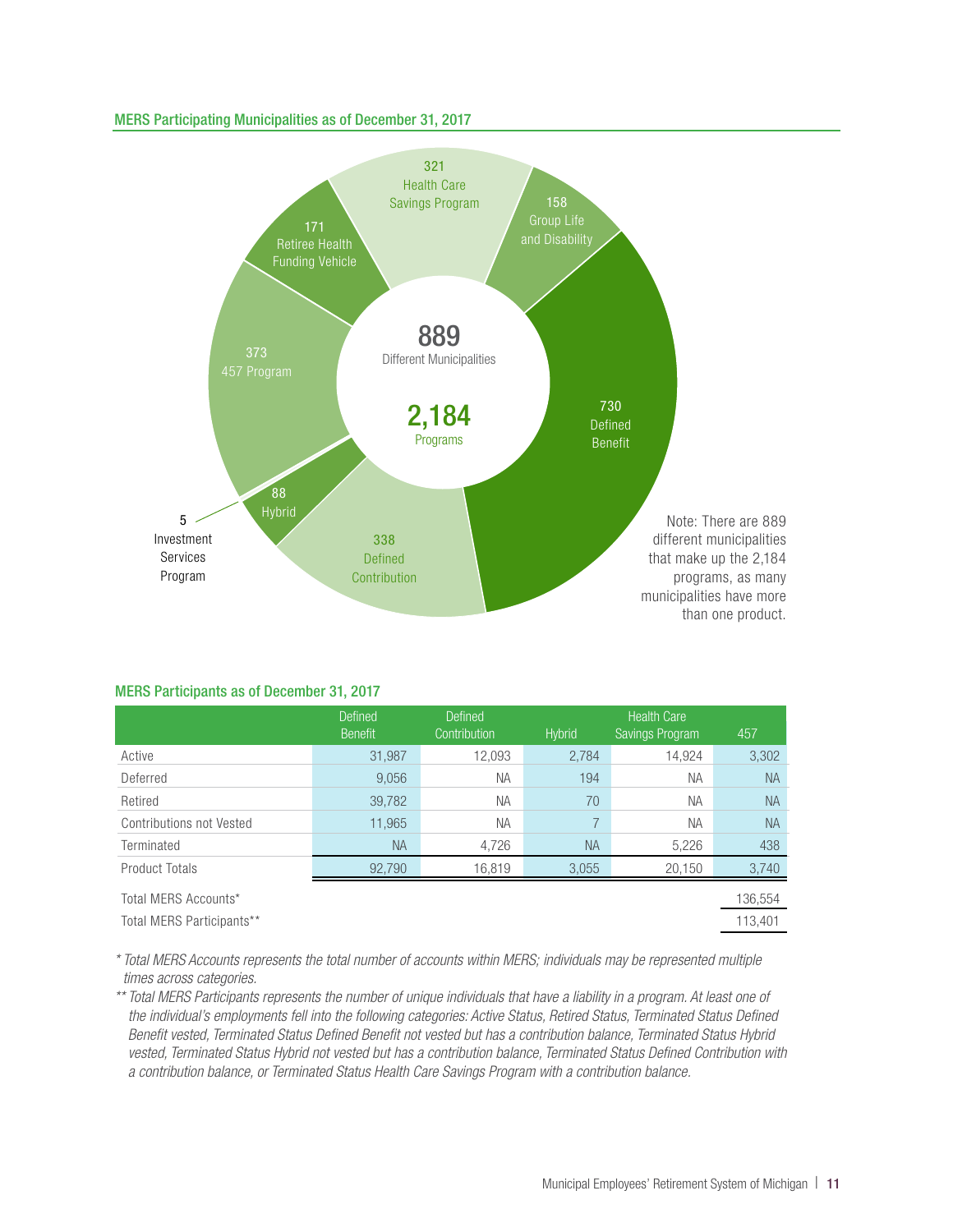### INVESTMENT MANAGERS

Acadian Asset Management Inc. Adveq Management US Inc. Alpine Lake Capital Partners, LLC (Barings LLC) AlpInvest Partners Angelo, Gordon & Co. ARA Asset Management Limited Blackstone Alternative Asset Management, LP Brookfield Asset Management Brookwood Financial Partners, LLC C.S. McKee, LP Colony Capital, LLC Comvest Partners Connor, Clark, & Lunn Investment Management Consilium Investment Management Cromwell Property Group Domain Capital Advisors, LLC ElmTree Funds, LLC Exeter Property Group, LLC Fortress Investment Group, LLC Frontier Market Asset Management, LLC Gerchen Keller Capital, LLC (Burford Capital) Grantham, Mayo, Van Otterloo & Co. LLC Grosvenor Capital Management, LP H/2 Capital Partners Hancock Natural Resource Group, Inc. Harbert Management Corporation Hemisfério Sul Investimentos SA IL&FS Capital Advisors Limited Intercontinental Real Estate Corporation J.P. Morgan Asset Management

Janus Capital Management, LLC Kennedy Capital Management Inc. LaSalle Investment Management LMCG Investments, LLC MC Credit Partners, LP Mellon Capital Management Corporation Mesirow Private Equity Advisors, Inc. Metropolitan Real Estate Michigan eLab Capital Partners, LP Miravast Asset Management, LLC Mountain Pacific Group, LLC Napier Park Global Capital Oak Hill Advisors, LP Oak Street Real Estate Capital, LLC Oberland Capital Management, LLC Och-Ziff Real Estate Advisors, LP Orchard Global Asset Management, LLP Pioneer Asset Management SA Polunin Capital Partners Limited Punch & Associates Rialto Capital Management, LLC SPI Strategies, LLC Square Mile Capital Management, LLC Starwood Capital Group Terra Partners Asset Management The Electrum Group, LLC The Townsend Group Verdant f William Blair & Company